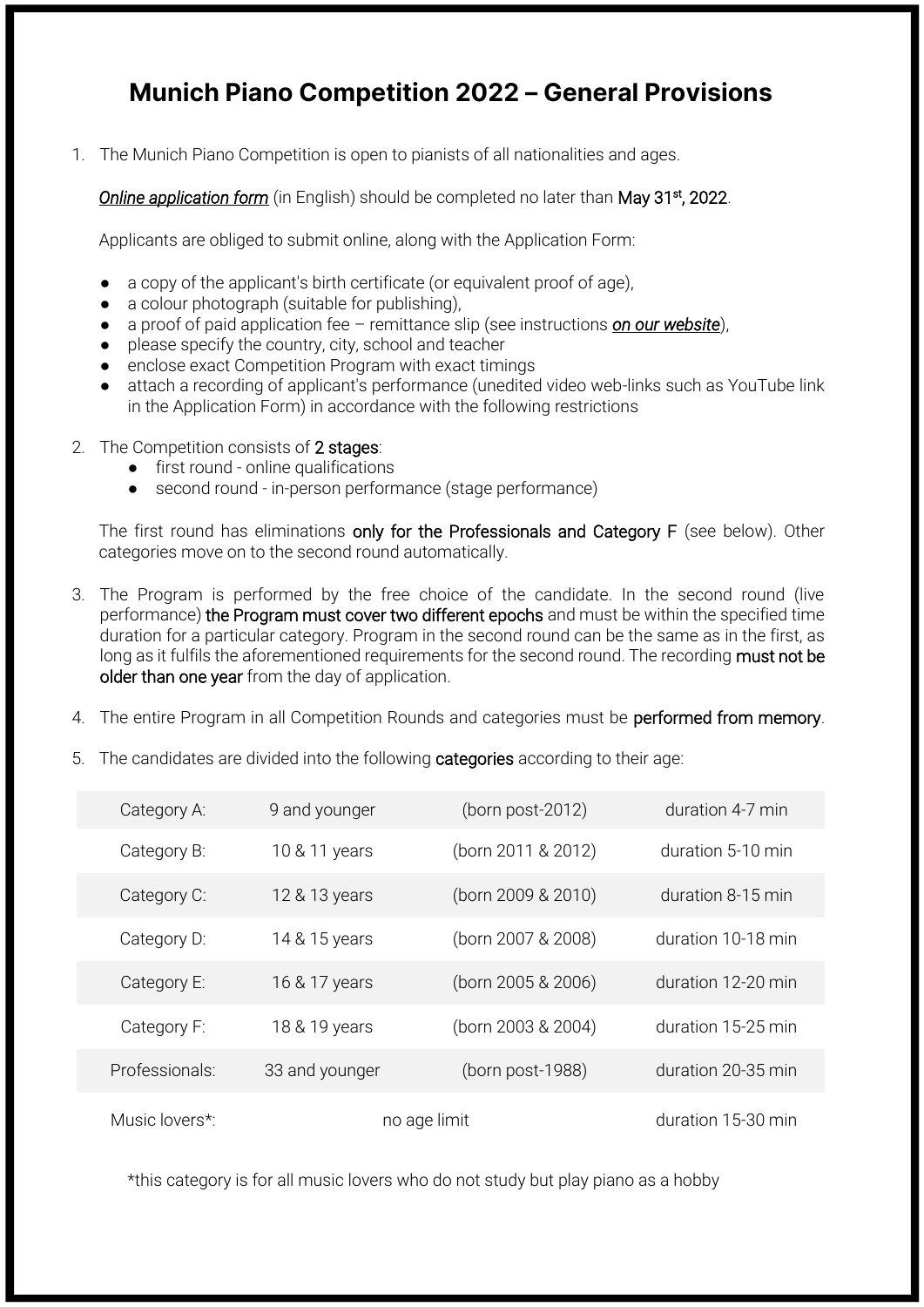Underage contestants must be accompanied by an adult. Competition will not take any responsibility in safeguarding minors.

Time limits must be strictly observed! The Jury may disqualify the contestant for not complying with the time limit, each contestant will be stopped upon exceeding the time limit.

The contestants may apply for the higher category than their age if they wish so. The organiser is not responsible if the contestant has applied for the wrong category.

## 6. Participation fees:

- Categories A & B: 70€
- Categories C & D: 90€
- Categories E & F: 120€
- Professionals and Music lovers: 150€

Participation fees are non-refundable. The applicants bear the transfer fees.

- 7. Competitors who wish to compete for the Special Award (*Contemporary*) must perform Obligatory Piece or a contemporary composition written after 1950. Three contemporary pieces that can be *[downloaded from the official Competition website](https://pianosummer.eu/munich-piano-competition#contemporary)* are recommended.
- 8. The Competition Jury will be composed of internationally recognised musicians and pedagogues.
- 9. The Competition Jury will work according to the **Competition Jury Manual™**. The Manual will be available to any interested party. The Manual respects the highest "conflict of interest" standards, articulates the pianistic and interpretative demands for the awarding of the prizes offered, and harmonises the process of numeric scoring, marking and ranking of the competitors with the intrinsic criteria of the artistic profession and piano performance.
- 10. Competitors are not allowed to communicate in any way with any member of the Jury, outside of the official schedule, until the end of the entire Competition. Competitors may be allowed communication with the members of the Jury (according to the official schedule) for the purpose of suggesting further development initiatives - the schedule of such a session will be publicly announced.
- 11. A member of the Jury who is related to a competitor, or has had (institutionally or privately) any sort of teaching contact with a competitor, with or without reimbursement for the tuition provided, and regardless of the number of lessons given, cannot score, mark, or rank that particular competitor. Competitors are obliged, upon request from the Competition Secretary, to specify in the Application Form the names of the Jury members with whom they have had such pedagogical contact, and/or the members of the Jury to whom they are related. Competitor who has had such pedagogical contact with more than three Jury members, or is related to them, cannot participate in the Competition.
- 12. The Jury's decisions are final and are not subject to appeal.
- 13. By processing the Application Form online, competitors accept all terms and conditions of this prospectus, the Jury Manual rules and regulations, as well as the decisions of the Competition Jury.

## 14. Rating System:

- First prize: 90-100 points
- Second prize: 80-90 points
- Third prize: 70-80 points
- Participation certificate/Diploma: 60-70 points

If multiple contestants have the same number of points, younger contestants have advantage.